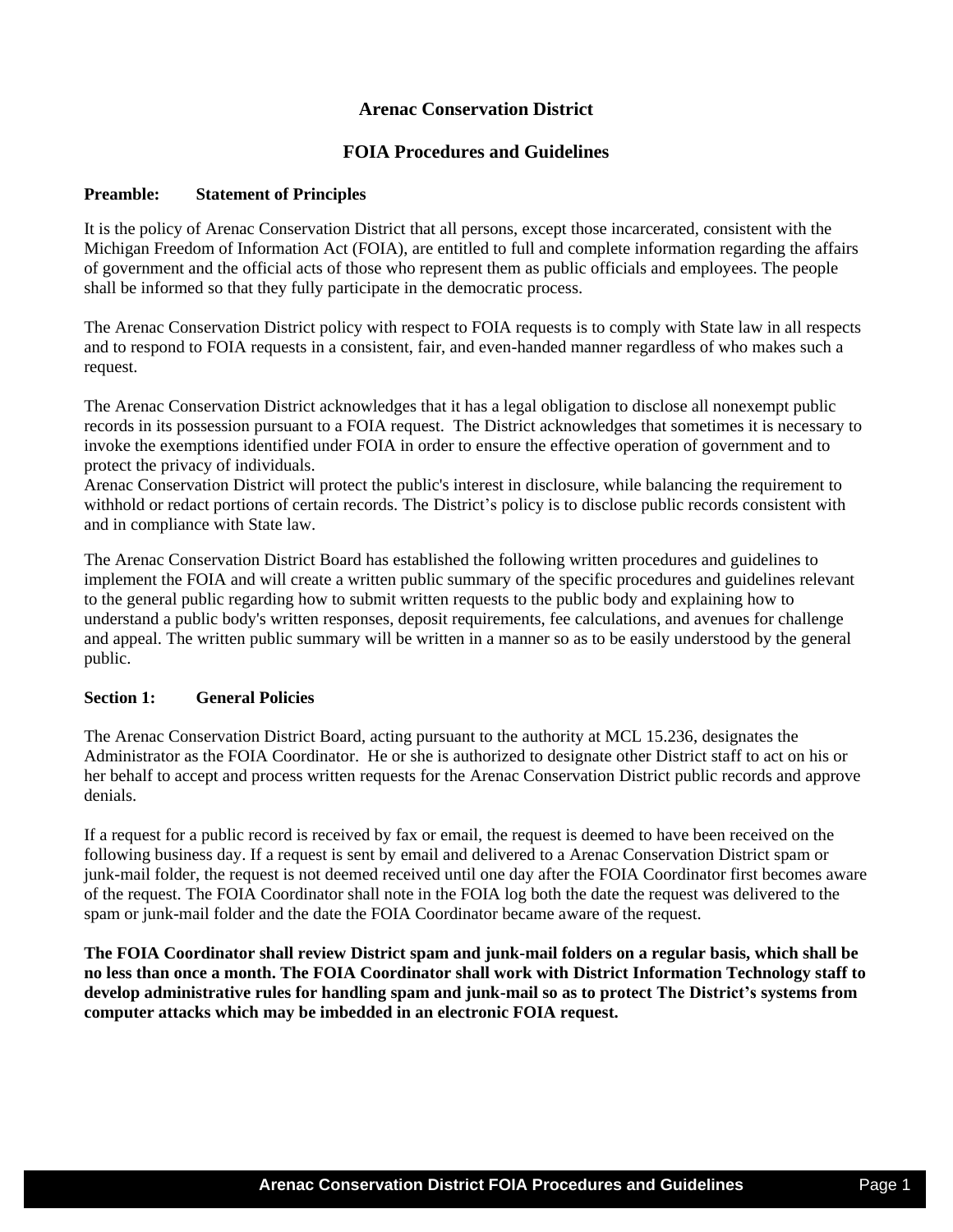The FOIA Coordinator may, in his or her discretion, implement administrative rules, consistent with State law and these Procedures and Guidelines to administer the acceptance and processing of FOIA requests.

The District is not obligated to create a new public record or make a compilation or summary of information which does not already exist. Neither the FOIA Coordinator nor other District staff are obligated to provide answers to questions contained in requests for public records or regarding the content of the records themselves. The FOIA Coordinator shall keep a copy of all written requests for public records received by the District on file for a period of at least one year.

The District will make this Procedures and Guidelines document and the Written Public Summary publicly available without charge. If it does not, the District cannot require deposits or charge fees otherwise permitted under the FOIA until it is in compliance.

A copy of this Procedures and Guidelines document and the District's Written Public Summary must be publicly available by providing free copies both in the District's response to a written request and upon request by visitors at the District's office.

*Include the following if the District directly or indirectly administers or maintains an official internet presence:*  This Procedures and Guidelines document and the District's Written Public Summary will be maintained on the District's website at: [www.arenacconservationdistrict.com](http://www.arenacconservationdistrict.com/), so a link to those documents will be provided in lieu of providing paper copies of those documents.

## **Section 2: Requesting a Public Record**

No specific form to submit a request for a public record is required. However the FOIA Coordinator may make available a FOIA Request Form for use by the public.

Requests to inspect or obtain copies of public records prepared, owned, used, possessed or retained by the District may be submitted on the District's FOIA Request Form, in any other form of writing (letter, fax, email, etc.), or by verbal request.

A request must sufficiently describe a public record so as to enable District personnel to identify and find the requested public record.

Written requests for public records may be submitted in person or by mail to District office. Requests may also be submitted electronically by fax and email. Upon their receipt, requests for public records shall be promptly forwarded to the FOIA Coordinator for processing.

A person may request that public records be provided on non-paper physical media, emailed or other otherwise provided to him or her in digital form in lieu of paper copies. The District will comply with the request only if it possesses the necessary technological capability to provide records in the requested non-paper physical media format.

A person may subscribe to future issues of public records that are created, issued or disseminated by Arenac Conservation District on a regular basis. A subscription is valid for up to 6 months and may be renewed by the subscriber.

A person serving a sentence of imprisonment in a local, state or federal correctional facility is not entitled to submit a request for a public record. The FOIA Coordinator will deny all such requests.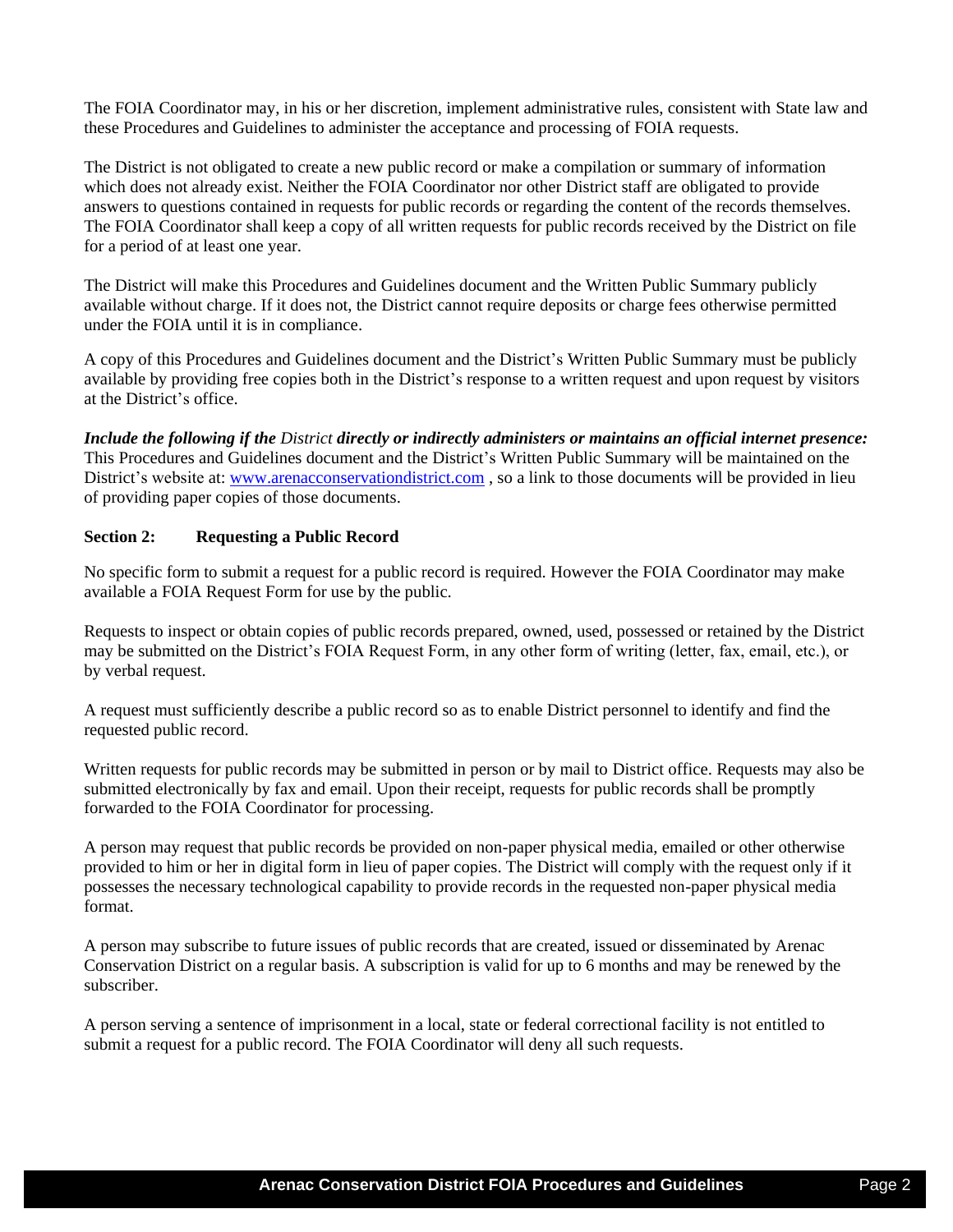## **Section 3: Processing a Request**

Unless otherwise agreed to in writing by the person making the request, the District will issue a response within 5 business days of receipt of a FOIA request. If a request is received by fax, email or other electronic transmission, the request is deemed to have been received on the following business day.

The District will respond to a request in one of the following ways:

- Grant the request.
- Issue a written notice denying the request.
- Grant the request in part and issue a written notice denying in part the request.
- Issue a notice indicating that due to the nature of the request the District needs an additional 10 business days to respond for a total of no more than 15 business days. Only one such extension is permitted.
- Issue a written notice indicating that the public record requested is available at no charge on the District's website.

#### *When a request is granted:*

If the request is granted, or granted in part, the FOIA Coordinator will require that payment be made in full for the allowable fees associated with responding to the request before the public record is made available.

The FOIA Coordinator shall provide a detailed itemization of the allowable costs incurred to process the request to the person making the request.

A copy of these Procedures and Guidelines and the Written Public Summary will be provided to the requestor free of charge with the response to a written request for public records\*, provided however, that because these Procedures and Guidelines, and the Written Public Summary are maintained on the District's website at: [www.arenacconservaitondistrict.com](http://www.arenacconservaitondistrict.com/) , a link to the Procedures and Guidelines and the Written Public Summary will be provided in lieu of providing paper copies of those documents.

If the cost of processing a FOIA request is \$50 or less, the requester will be notified of the amount due and where the documents can be obtained.

If the cost of processing a FOIA request is expected to exceed \$50 based on a good-faith calculation, or if the requestor has not paid in full for a previously granted request, the District will require a good-faith deposit pursuant to Section 4 of this policy before processing the request.

In making the request for a good-faith deposit the FOIA Coordinator shall provide the requestor with a detailed itemization of the allowable costs estimated to be incurred by the District to process the request and also provide a best efforts estimate of a time frame it will take the District to provide the records to the requestor. The best efforts estimate shall be nonbinding on the District, but will be made in good faith and will strive to be reasonably accurate, given the nature of the request in the particular instance, so as to provide the requested records in a manner based on the public policy expressed by Section 1 of the FOIA.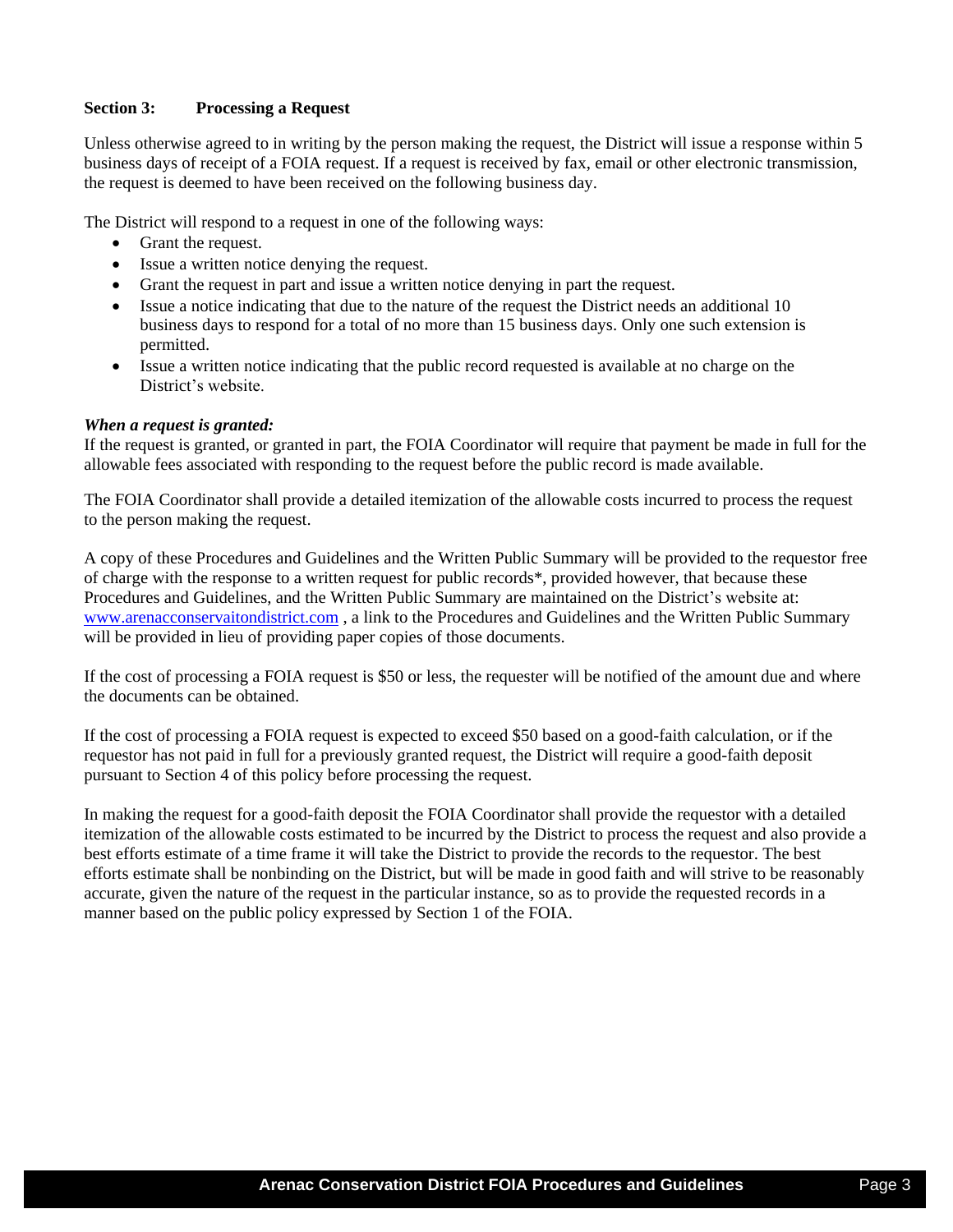## *When a request is denied or denied in part:*

If the request is denied or denied in part, the FOIA Coordinator will issue a Notice of Denial which shall provide in the applicable circumstance:

- An explanation as to why a requested public record is exempt from disclosure; or
- A certificate that the requested record does not exist under the name or description provided by the requestor, or another name reasonably known by the District; or
- An explanation or description of the public record or information within a public record that is separated or deleted from the public record; and
- An explanation of the person's right to submit an appeal of the denial to either the office of the District Administrator. or seek judicial review in the Arenac County Circuit Court;
- An explanation of the right to receive attorneys' fees, costs, and disbursements as well actual or compensatory damages, and punitive damages of \$1,000, should they prevail in Circuit Court.
- The Notice of Denial shall be signed by the FOIA Coordinator.

If a request does not sufficiently describe a public record, the FOIA Coordinator may, in lieu of issuing a Notice of Denial indicating that the request is deficient, seek clarification or amendment of the request by the person making the request. Any clarification or amendment will be considered a new request subject to the timelines described in this Section.

## *Requests to inspect public records:*

The District shall provide reasonable facilities and opportunities for persons to examine and inspect public records during normal business hours. The FOIA Coordinator is authorized to promulgate rules regulating the manner in which records may be viewed so as to protect District records from loss, alteration, mutilation or destruction and to prevent excessive interference with normal District operations.

## *Requests for certified copies:*

The FOIA Coordinator shall, upon written request, furnish a certified copy of a public record at no additional cost to the person requesting the public record.

## **Section 4: Fee Deposits**

If the fee estimate is expected to exceed \$50.00 based on a good-faith calculation, the requestor will be asked to provide a deposit not exceeding one-half of the total estimated fee.

If a request for public records is from a person who has not paid the District in full for copies of public records made in fulfillment of a previously granted written request, the FOIA Coordinator will require a deposit of 100% of the estimated processing fee before beginning to search for a public record for any subsequent written request by that person when all of the following conditions exist:

- The final fee for the prior written request is not more than 105% of the estimated fee;
- The public records made available contained the information sought in the prior written request and remain in the District 's possession;
- The public records were made available to the individual, subject to payment, within the time frame estimated by the District to provide the records;
- Ninety (90) days have passed since the FOIA Coordinator notified the individual in writing that the public records were available for pickup or mailing;
- The individual is unable to show proof of prior payment to the District; and
- The FOIA Coordinator has calculated a detailed itemization that is the basis for the current written request's increased estimated fee deposit.

The FOIA Coordinator will not require an increased estimated fee deposit if any of the following apply: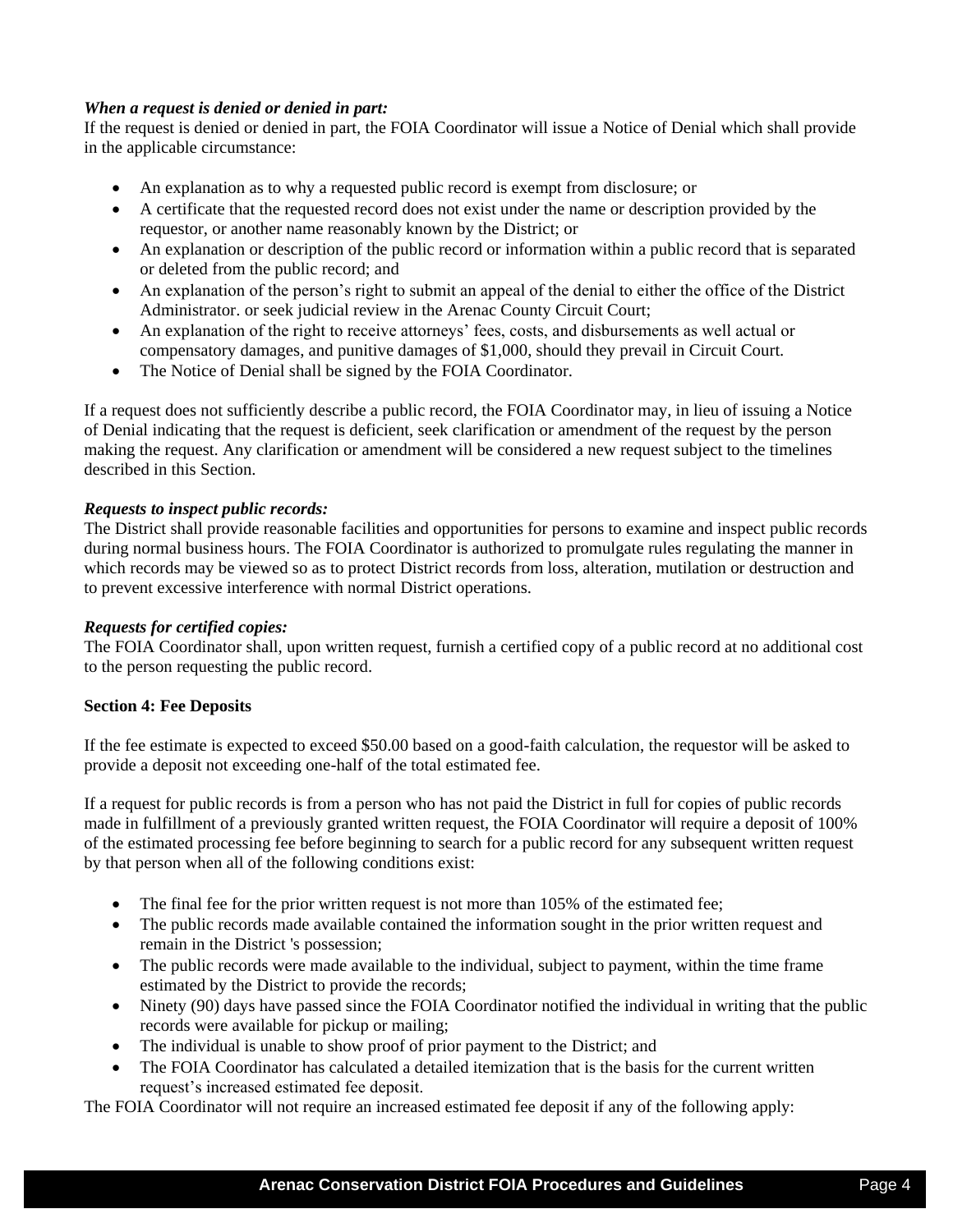- The person making the request is able to show proof of prior payment in full to the District;
- The District is subsequently paid in full for the applicable prior written request; or
- Three hundred sixty five (365) days have passed since the person made the request for which full payment was not remitted to the District.

## **Section 5: Calculation of Fees**

A fee may be charged for the labor cost of copying/duplication.

A fee will *not* be charged for the labor cost of search, examination, review and the deletion and separation of exempt from nonexempt information *unless* failure to charge a fee would result in unreasonably high costs to the District because of the nature of the request in the particular instance, and the District specifically identifies the nature of the unreasonably high costs.

Costs for the search, examination review, and deletion and separation of exempt from non-exempt information are "unreasonably high" when they are excessive and beyond the normal or usual amount for those services (Attorney General Opinion 7083 of 2001) compared to the costs of the District's usual FOIA requests, not compared to the District's operating budget. (*Bloch v. Davison Community Schools*, Michigan Court of Appeals, Unpublished, April 26, 2011)

The following factors shall be used to determine an unreasonably high cost to the District:

- Volume of the public record requested
- Amount of time spent to search for, examine, review and separate exempt from non-exempt information in the record requested.
- Whether the public records are from more than one District department or whether various District offices are necessary to respond to the request.
- The available staffing to respond to the request.
- Any other similar factors identified by the FOIA Coordinator in responding to the particular request.

The Michigan FOIA statute permits the District to charge for the following costs associated with processing a request:

- Labor costs associated with copying or duplication, which includes making paper copies, making digital copies, or transferring digital public records to non-paper physical media or through the Internet.
- Labor costs associated with searching for, locating and examining a requested public record, when failure to charge a fee will result in unreasonably high costs to the District.
- Labor costs associated with a review of a record to separate and delete information exempt from disclosure, when failure to charge a fee will result in unreasonably high costs to the District.
- The cost of copying or duplication, not including labor, of paper copies of public records. This may include the cost for copies of records already on the District's website if you ask for the District to make copies.
- The cost of computer discs, computer tapes or other digital or similar media when the requester asks for records in non-paper physical media. This may include the cost for copies of records already on the District's website if you ask for the District to make copies.
- The cost to mail or send a public record to a requestor.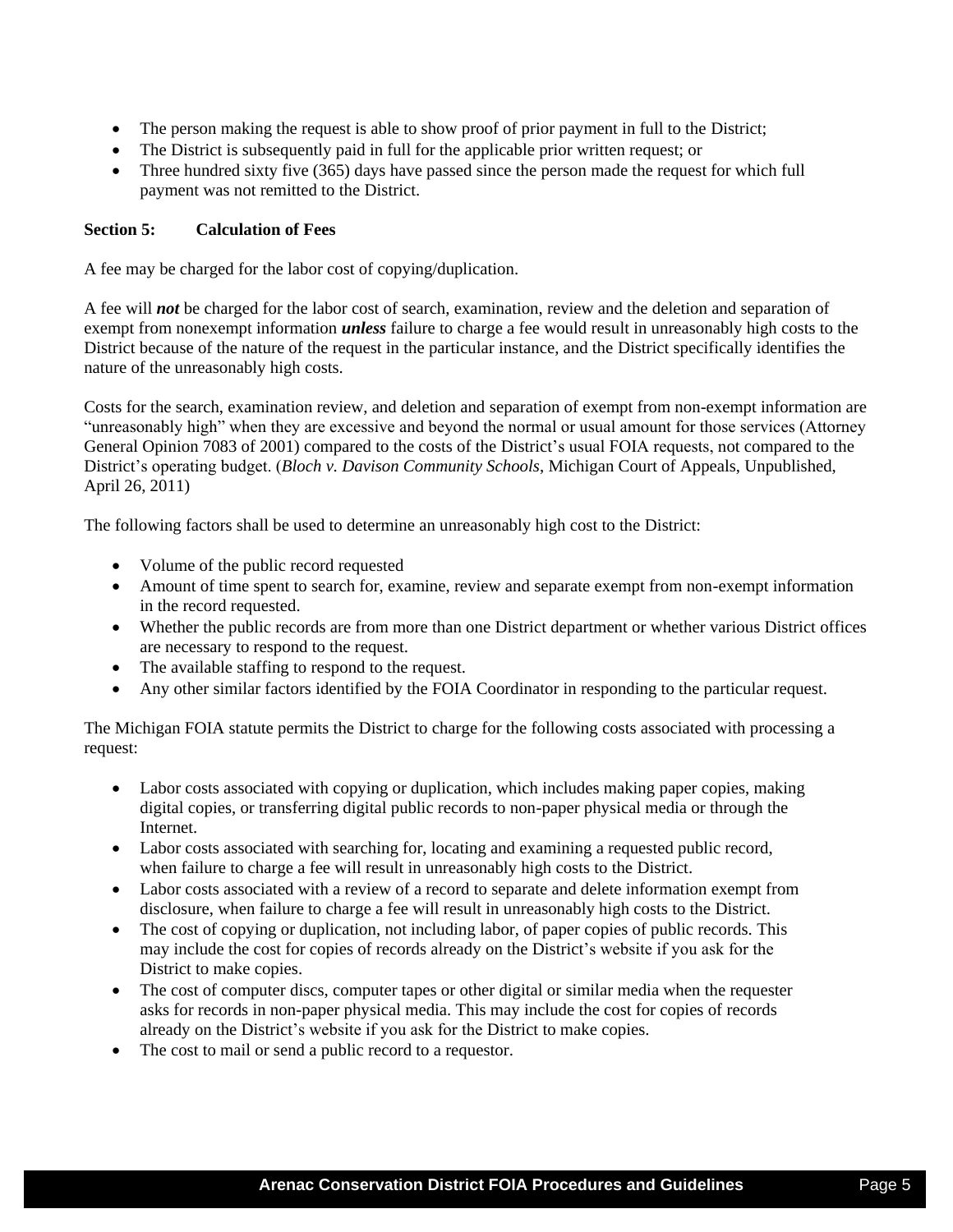Labor costs will be calculated based on the following requirements:

- All labor costs will be estimated and charged in 15-minute increments, with all partial time increments rounded down. If the time involved is less than 15 minutes, there will be no charge.
- Labor costs will be charged at the hourly wage of the lowest-paid District employee capable of doing the work in the specific fee category, regardless of who actually performs work.
- Labor costs will also include a charge to cover or partially cover the cost of fringe benefits.
- The District may add up to 50% to the applicable labor charge amount to cover or partially cover the cost of fringe benefits, but in no case may it exceed the actual cost of fringe benefits.
- Overtime wages will not be included in labor costs unless agreed to by the requestor; overtime costs will not be used to calculate the fringe benefit cost.
- Contracted labor costs will be charged at the hourly rate of \$48.90 (6 times the state minimum hourly wage).

The cost to provide records on non-paper physical media when so requested will be based on the following requirements:

- Computer disks, computer tapes or other digital or similar media will be at the actual and most reasonably economical cost for the non-paper media.
- This cost will only be assessed if the District has the technological capability necessary to provide the public record in the requested non-paper physical media format.
- The District will procure any non-paper media and will not accept media from the requestor in order to ensure integrity of the District's technology infrastructure.

The cost to provide paper copies of records will be based on the following requirements:

- Paper copies of public records made on standard letter  $(8 \frac{1}{2} \times 11)$  or legal  $(8 \frac{1}{2} \times 14)$  sized paper will not exceed \$.10 per sheet of paper. Copies for non-standard sized sheets of paper will reflect the actual cost of reproduction.
- The District will provide records using double-sided printing, if it is cost-saving and available.

The cost to mail records to a requestor will be based on the following requirements:

- The actual cost to mail public records using a reasonably economical and justified means.
- The District may charge for the least expensive form of postal delivery confirmation.
- No cost will be made for expedited shipping or insurance unless specified by the requestor.

If the FOIA Coordinator does not respond to a written request in a timely manner, the District must:

- Reduce the labor costs by 5% for each day the District exceeds the time permitted under FOIA up to a 50% maximum reduction, if *any* of the following applies:
	- o The District's late response was willful and intentional,
	- $\circ$  The written request conveyed a request for information within the first 250 words of the body of a letter facsimile, email or email attachment, or
	- o The written request included the words, characters, or abbreviations for "freedom of information," "information," "FOIA," "copy" or a recognizable misspelling of such, or legal code reference to MCL 15. 231, et seq. or 1976 Public Act 442 on the front of an envelope or in the subject line of an email, letter or facsimile cover page.
- Fully note the charge reduction in the Detailed Itemization of Costs Form.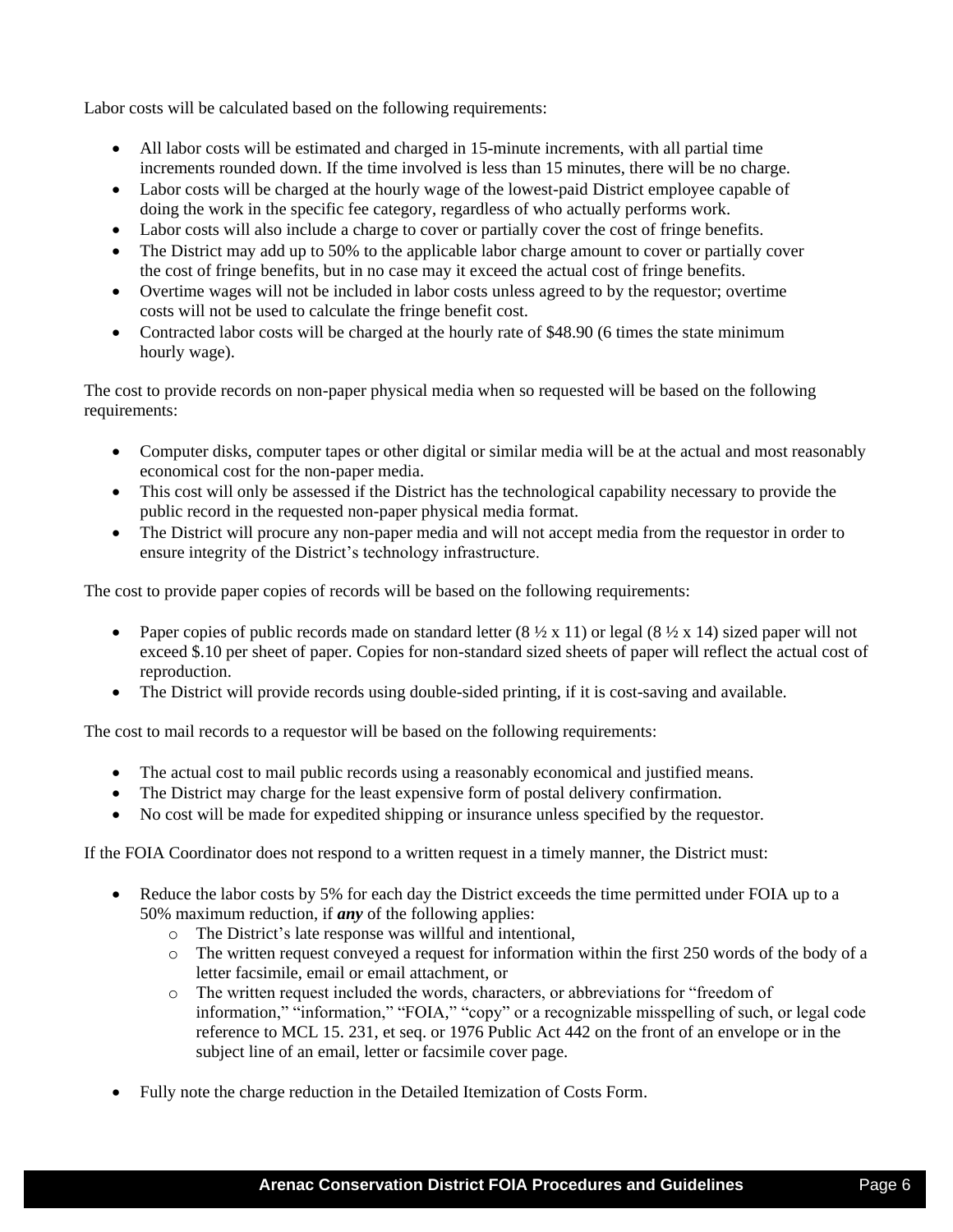#### **Section 6: Waiver of Fees**

The cost of the search for and copying of a public record may be waived or reduced if in the sole judgment of the FOIA Coordinator a waiver or reduced fee is in the public interest because it can be considered as primarily benefitting the general public. The District board may identify specific records or types of records it deems should be made available for no charge or at a reduced cost.

#### **Section 7: Discounted Fees**

#### *Indigence*

The FOIA Coordinator will discount the first \$20.00 of the processing fee for a request if the person requesting a public record submits an affidavit stating that they are:

- Indigent and receiving specific public assistance, or
- If not receiving public assistance, stating facts demonstrating an inability to pay because of indigence.

An individual is not eligible to receive the waiver if:

- The requestor has previously received discounted copies of public records from the District twice during the calendar year; or
- The requestor requests information in connection with other persons who are offering or providing payment to make the request.

An affidavit is sworn statement. The FOIA Coordinator may make a Fee Waiver Affidavit Form available for use by the public.

# *Nonprofit organization advocating for developmentally disabled or mentally ill individuals*

The FOIA Coordinator will discount the first \$20.00 of the processing fee for a request from:

- A nonprofit organization formally designated by the state to carry out activities under subtitle C of the federal developmental disabilities assistance and bill of rights act of 2000, Public Law 106-402, and the protection and advocacy for individuals with mental illness act, Public Law 99-319, or their successors, if the request meets all of the following requirements:
	- o Is made directly on behalf of the organization or its clients.
	- o Is made for a reason wholly consistent with the mission and provisions of those laws under section 931 of the mental health code, 1974 PA 258, MCL 330.1931.
	- o Is accompanied by documentation of its designation by the state, if requested by the public body.

#### **Section 8: Appeal of a Denial of a Public Record**

When a requestor believes that all or a portion of a public record has not been disclosed or has been improperly exempted from disclosure, he or she may appeal to the District Board by filing an appeal of the denial with the office of the *FOIA Coordinator.*

The appeal must be in writing, specifically state the word "appeal" and identify the reason or reasons the requestor is seeking a reversal of the denial. The District FOIA Appeal Form (To Appeal a Denial of Records), may be used.

The District Board is not considered to have received a written appeal until the first regularly scheduled District Board meeting following submission of the written appeal.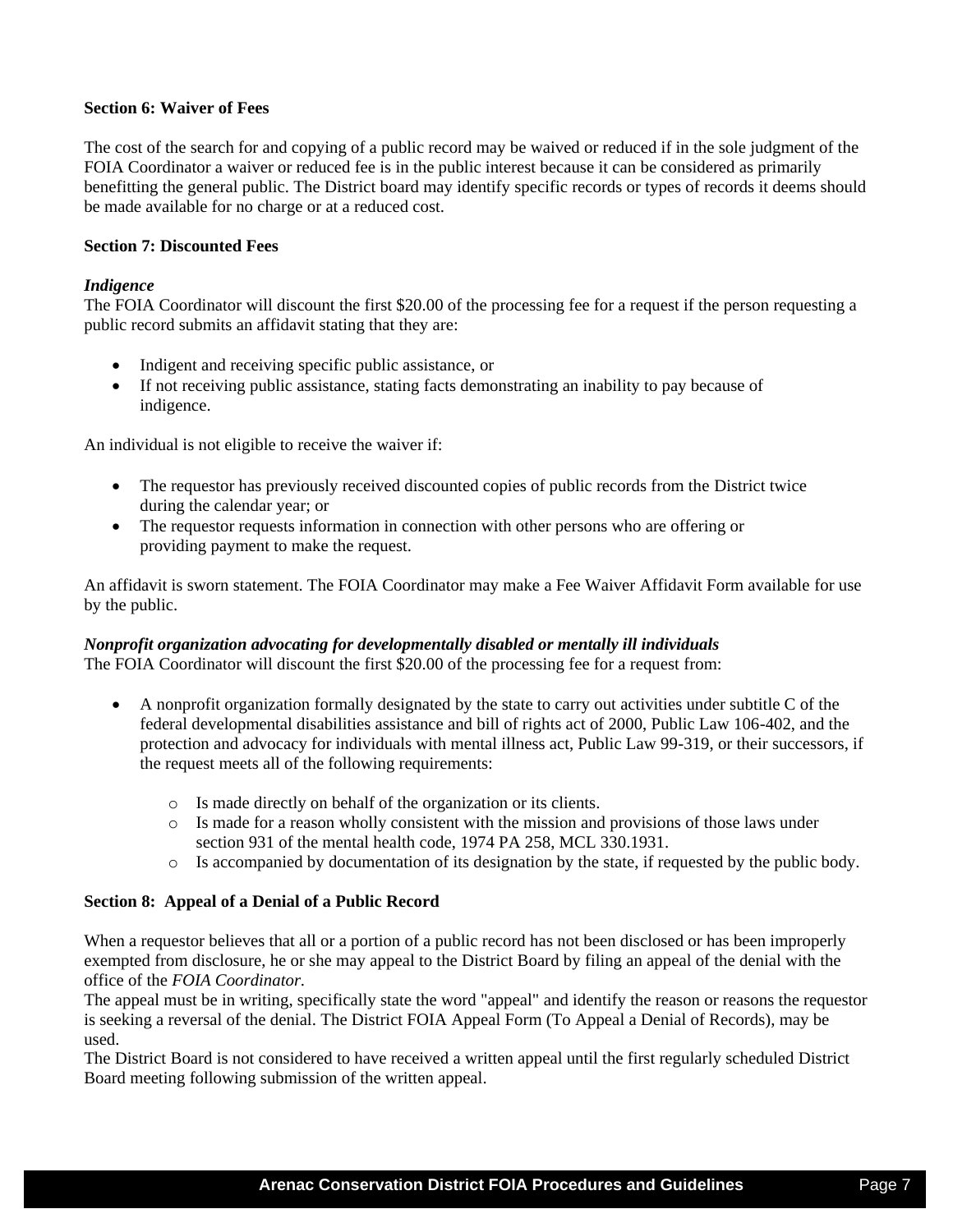Within 10 business days of receiving the appeal the District Board will respond in writing by:

- Reversing the disclosure denial;
- Upholding the disclosure denial; or
- Reverse the disclosure denial in part and uphold the disclosure denial in part; or
- Under unusual circumstances, issue a notice extending for not more than 10 business days the period during which the District Board shall respond to the written appeal. The District Board shall not issue more than 1 notice of extension for a particular written appeal.

If the District Board fails to respond to a written appeal, or if the District Board upholds all or a portion of the disclosure denial that is the subject of the written appeal, the requesting person may seek judicial review of the nondisclosure by commencing a civil action in Circuit Court.

Whether or not a requestor submitted an appeal of a denial to the District Board, he or she may file a civil action in Arenac County Circuit Court within 180 days after the District's final determination to deny the request.

If a court that determines a public record is not exempt from disclosure, it shall order the District to cease withholding or to produce all or a portion of a public record wrongfully withheld, regardless of the location of the public record. Failure to comply with an order of the court may be punished as contempt of court.

If a person asserting the right to inspect, copy, or receive a copy of all or a portion of a public record prevails in such an action, the court shall award reasonable attorneys' fees, costs, and disbursements. If the person or District prevails in part, the court may, in its discretion, award all or an appropriate portion of reasonable attorneys' fees, costs, and disbursements.

If the court determines that the District has arbitrarily and capriciously violated this act by refusal or delay in disclosing or providing copies of a public record, the court shall order the District to pay a civil fine of \$1,000.00, which shall be deposited into the general fund of the state treasury. The court shall award, in addition to any actual or compensatory damages, punitive damages in the amount of \$1,000.00 to the person seeking the right to inspect or receive a copy of a public record. The damages shall not be assessed against an individual, but shall be assessed against the next succeeding public body that is not an individual and that kept or maintained the public record as part of its public function.

## **Section 9: Appeal of an Excessive FOIA Processing Fee**

"Fee" means the total fee or any component of the total fee calculated under section 4 of the FOIA, including any deposit.

If a requestor believes that the fee charged by the District to process a FOIA request exceeds the amount permitted by state law or under this policy, he or she must first appeal to the District Board by submitting a written appeal for a fee reduction to the office of the District *FOIA Coordinator.*

The appeal must be in writing, specifically state the word "appeal" and identify how the required fee exceeds the amount permitted. The District FOIA Appeal Form (To Appeal an Excess Fee) may be used.

The District Board is not considered to have received a written appeal until the first regularly scheduled District Board meeting following submission of the written appeal.

Within 10 business days after receiving the appeal, the District Board will respond in writing by: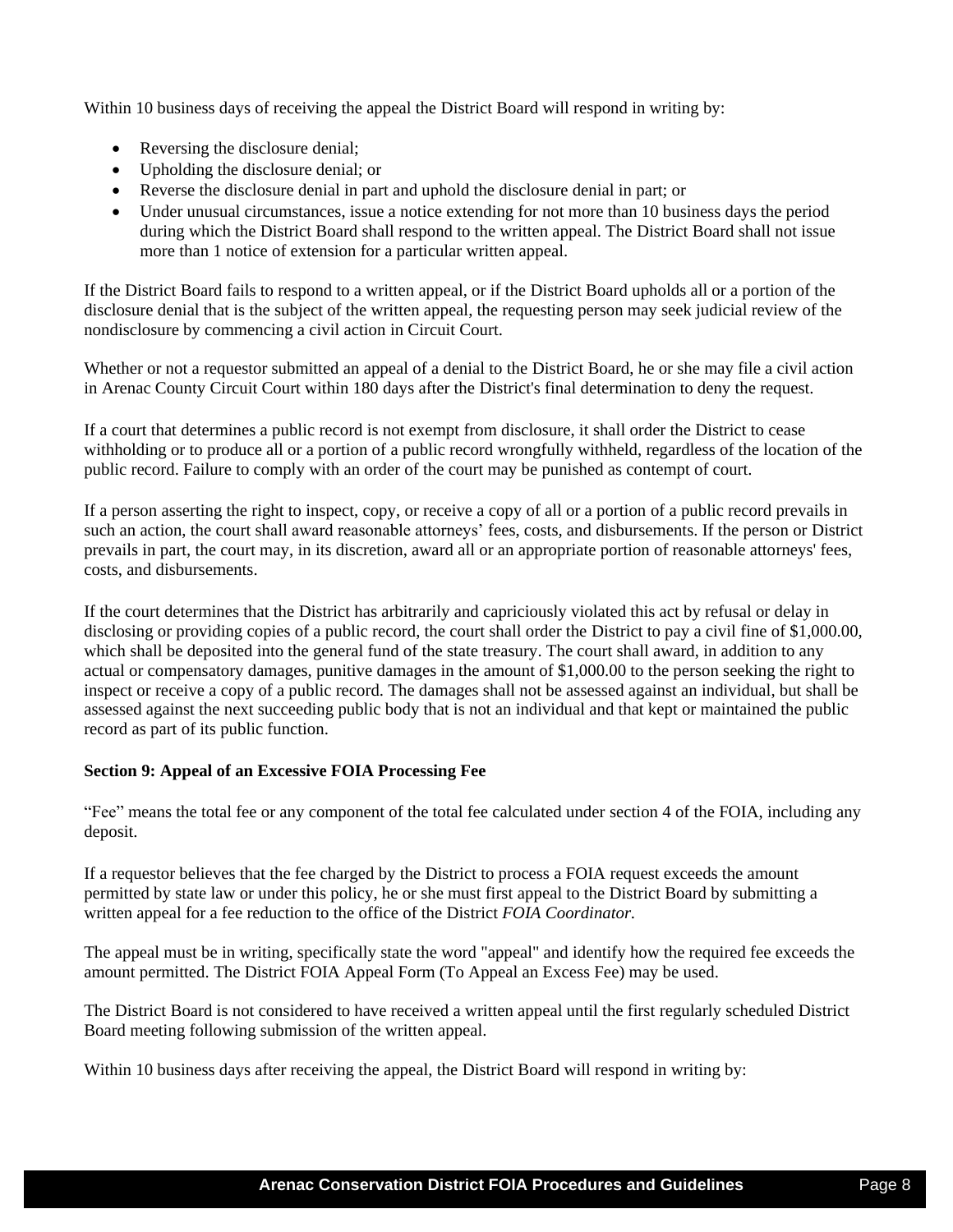- Waiving the fee;
- Reducing the fee and issuing a written determination indicating the specific basis that supports the remaining fee;
- Upholding the fee and issuing a written determination indicating the specific basis that supports the required fee; or
- Issuing a notice detailing the reason or reasons for extending for not more than 10 business days the period during which the District Board will respond to the written appeal. The District Board shall not issue more than 1 notice of extension for a particular written appeal.

Where the District Board reduces or upholds the fee, the determination must include a certification from the District Board that the statements in the determination are accurate and that the reduced fee amount complies with its publicly available procedures and guidelines and Section 4 of the FOIA.

Within 45 days after receiving notice of the District Board's determination of an appeal, the requesting person may commence a civil action in Arenac County Circuit Court for a fee reduction.

If a civil action is commenced against the District for an excess fee, the District is not obligated to complete the processing of the written request for the public record at issue until the court resolves the fee dispute.

An action shall not be filed in circuit court unless *one* of the following applies:

- The District does not provide for appeals of fees,
- The District Board failed to respond to a written appeal as required, or
- The District Board issued a determination to a written appeal.

If a court determines that the District required a fee that exceeds the amount permitted under its publicly available procedures and guidelines or Section 4 of the FOIA, the court shall reduce the fee to a permissible amount. Failure to comply with an order of the court may be punished as contempt of court.

If the requesting person prevails in court by receiving a reduction of 50% or more of the total fee, the court may, in its discretion, award all or an appropriate portion of reasonable attorneys' fees, costs, and disbursements. The award shall be assessed against the public body liable for damages.

If the court determines that the District has arbitrarily and capriciously violated the FOIA by charging an excessive fee, the court shall order the District to pay a civil fine of \$500.00, which shall be deposited in the general fund of the state treasury. The court may also award, in addition to any actual or compensatory damages, punitive damages in the amount of \$500.00 to the person seeking the fee reduction. The fine and any damages shall not be assessed against an individual, but shall be assessed against the next succeeding public body that is not an individual and that kept or maintained the public record as part of its public function.